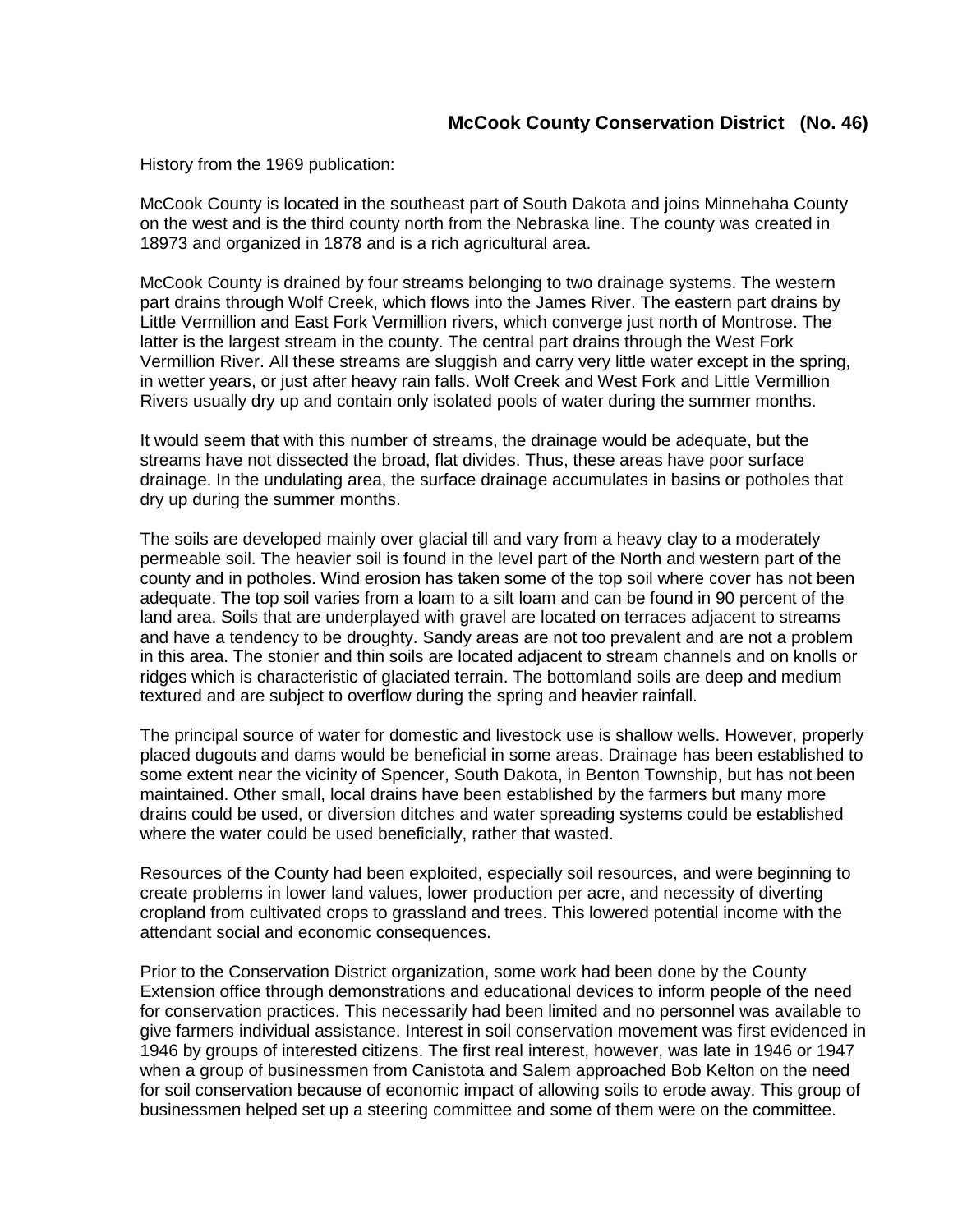With the help of the steering committee, an educational program was set up to inform people of the value of conservation and the need for a conservation district organization to direct the conservation work. This educational program included meetings (some eight to ten were held throughout the county), newspaper articles in local papers, circular letters, and individual effort on the part of the steering committee talking to friends and neighbors.

The ballots were counted on June 1, 1948. Of the 678 ballots cast, 584 were in favor and 94 against, and the Conservation District was approved. The state committee appointed C.A. Hamaker, Spencer, for a one year term and Harold Heitgren, Salem, for a two year term. The two were to supervise the election of the three additional supervisors. Leo Weber, Bridgewater, was elected for the three year term; Ben Koepsel, Canova, for two years; and L.A. Eichman, Salem, for one year.

The following land owners were on the steering committee to help with organizing the Conservation District: Walter Triebwasser, Salem; J.S. Jorgensen, Montrose; Peter Hansen, Salem; John Smith, Montrose; Harold Heitgen, Salem; Leon Erickson, Montrose; Ernest Heting, Salem; Ted Anderson, Montrose; Steve R. Weber, Salem; Joe Werner, Canistota; Bill Westhoff, Salem; Walter Neuberger, Canistota; William Luehn, Salem (deceased); Victor Schlueter, Canistota; Art Anderson, Salem; Dwight Godfrey, Canistota (deceased); Marvin Duxbury, Salem; V.R. Knox, Canistota (deceased); Leo Weber, Bridgewater; Sam Woltzen, Canistota; Fred Forsch, Bridgewater; Chellis Hamaker, Spencer; Joe R. Hofer, Bridgewater (deceased); Mervin McDaniel, Spencer; Ben Koepsel, Canova.

Soil and water problems of the county, as listed in the original Conservation District Program of Work and Work Plan were: water erosion; wind erosion; water conservation; tree planting (lack of trees in county); flooding; shelterbelt management; crop rotation; soil fertility problem; proper drainage; weed control; grass seeding and pasture management.

The Conservation District has moved ahead with a program to correct these problems. A survey was made in 1958 to determine the conservation needs. The survey shows what needs to be done to protect the lands of the Conservation District. These needs are all based on soil maps and other sources, including other agencies and individuals with problems in agriculture.

The table below shows the practices needed and completed by June 30, 1969:

| Practice                     | Needed     | Applied          | To Be Completed |
|------------------------------|------------|------------------|-----------------|
| Conservation cropping system | 264,000 ac | 249,819 ac       | 14,181 ac       |
| Crop utilization             | 264,000 ac | 260,396 ac       | $3,604$ ac      |
| Contouring                   | 15,419 ac  | 12,200 ac        | 3,219 ac        |
| Conservation strip cropping  | 29,012 ac  | 1,900 ac         | 27,112 ac       |
| Terracing                    | 1,576 mi   | 157 mi           | 1,419 mi        |
| Waterways                    | 2,248 ac   | 997 ac           | 1,251 $ac$      |
| Dams and dugouts             | 825        | 616              | 209             |
| Tree planting                | 3,832 ac   | 3,188 ac         | 644 ac          |
| Wildlife development         | 1,500 ac   | 916 ac           | 584 ac          |
| Springs                      | 27         | 12               | 15              |
| Wind strip cropping          | 4,731 ac   | 320 ac           | 4,411 ac        |
| <b>Diversion</b>             | 22.0 mi    | 1.5 <sub>m</sub> | 20.5 mi         |
|                              |            |                  |                 |

Supervisors of the Conservation District until 1969: C.A. Hamaker, Spencer; Harold Heitgen, Salem; Leo Weber; L.A. Erickman, Salem; Ben Koepsel, Canova; Lloyd Wasser, Montrose;